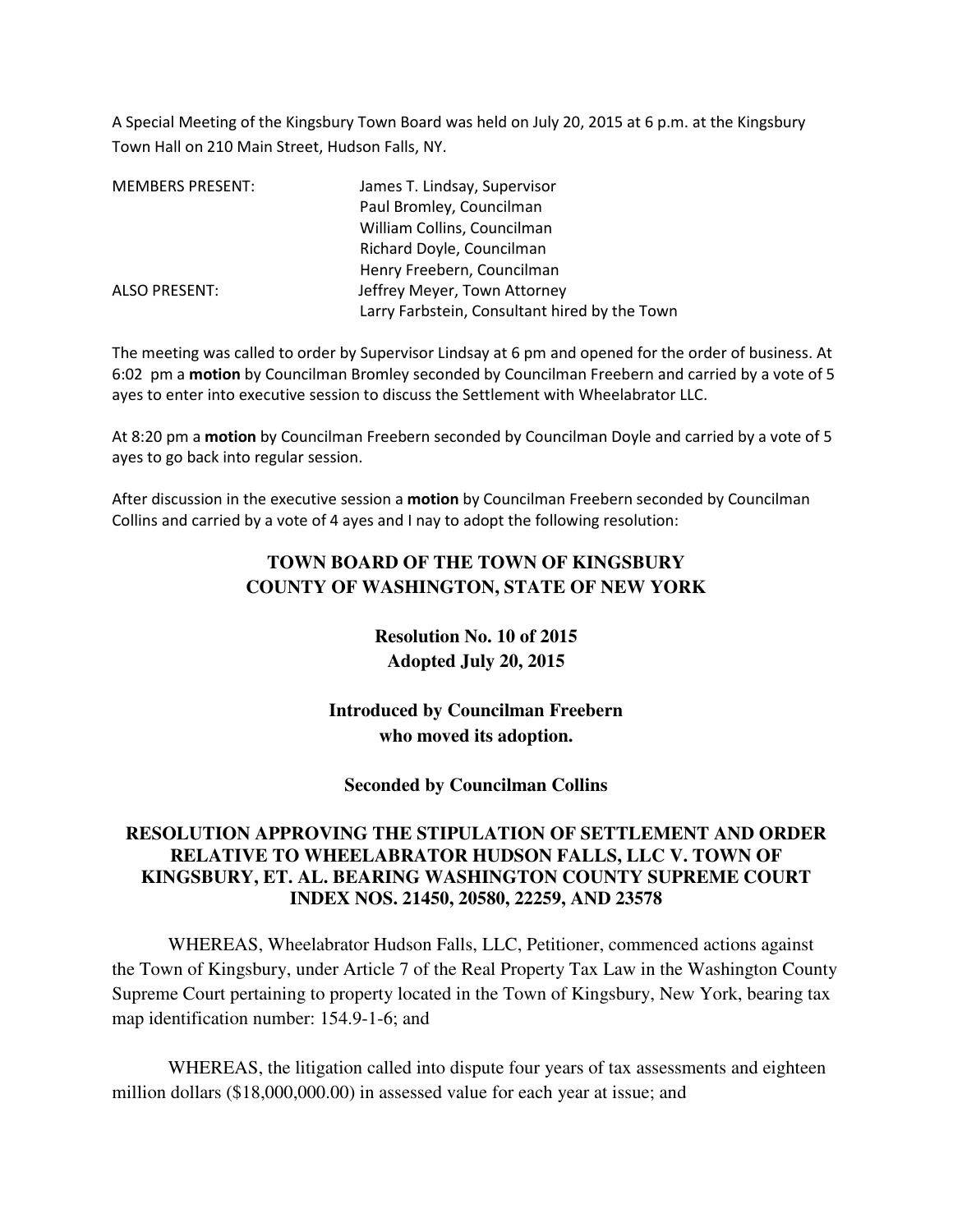WHEREAS, it is in the interests of all parties to resolve the inherently complex issues in this proceeding at this time and in this manner and thereby avoid significant costs and delay that would otherwise be incurred with continued, protracted litigation; and

WHEREAS, in order to settle the proceeding the parties have reached an agreement based upon the following terms: Wheelabrator Hudson Falls, LLC would relinquish all claims for the years at issue, including refunds, and the total tax liability for the property will fixed for the next ten years in accordance with the following schedule:

| Assessment | <b>Total Tax Liability</b> | <b>Total Assessed Value</b> |
|------------|----------------------------|-----------------------------|
| Roll Year  |                            | (for reference only)        |
| 2015       | \$<br>480,000              | \$<br>16,000,000            |
| 2016       | \$<br>480,000              | \$<br>16,000,000            |
| 2017       | \$<br>480,000              | \$<br>16,000,000            |
| 2018       | \$<br>520,000              | \$<br>16,750,000            |
| 2019       | 540,000<br>\$              | \$<br>17,500,000            |
| 2020       | 560,000<br>\$              | $\mathcal{S}$<br>18,250,000 |
| 2021       | \$<br>580,000              | \$<br>19,000,000            |
| 2022       | \$<br>600,000              | \$<br>20,000,000            |
| 2023       | 600,000<br>\$              | \$<br>20,000,000            |
| 2024       | \$<br>600,000              | \$<br>20,000,000            |

WHEREAS, it is the desire of the Town of Kingsbury to authorize their legal counsel on this matter, Meyer & Fuller, PLLC to sign and accept the Stipulation of Settlement and Order relative to the reduction of assessment pertaining to property located in the Town of Kingsbury, New York, bearing tax map identification numbers 154.9-1-6.

## **NOW THEREFORE BE IT:**